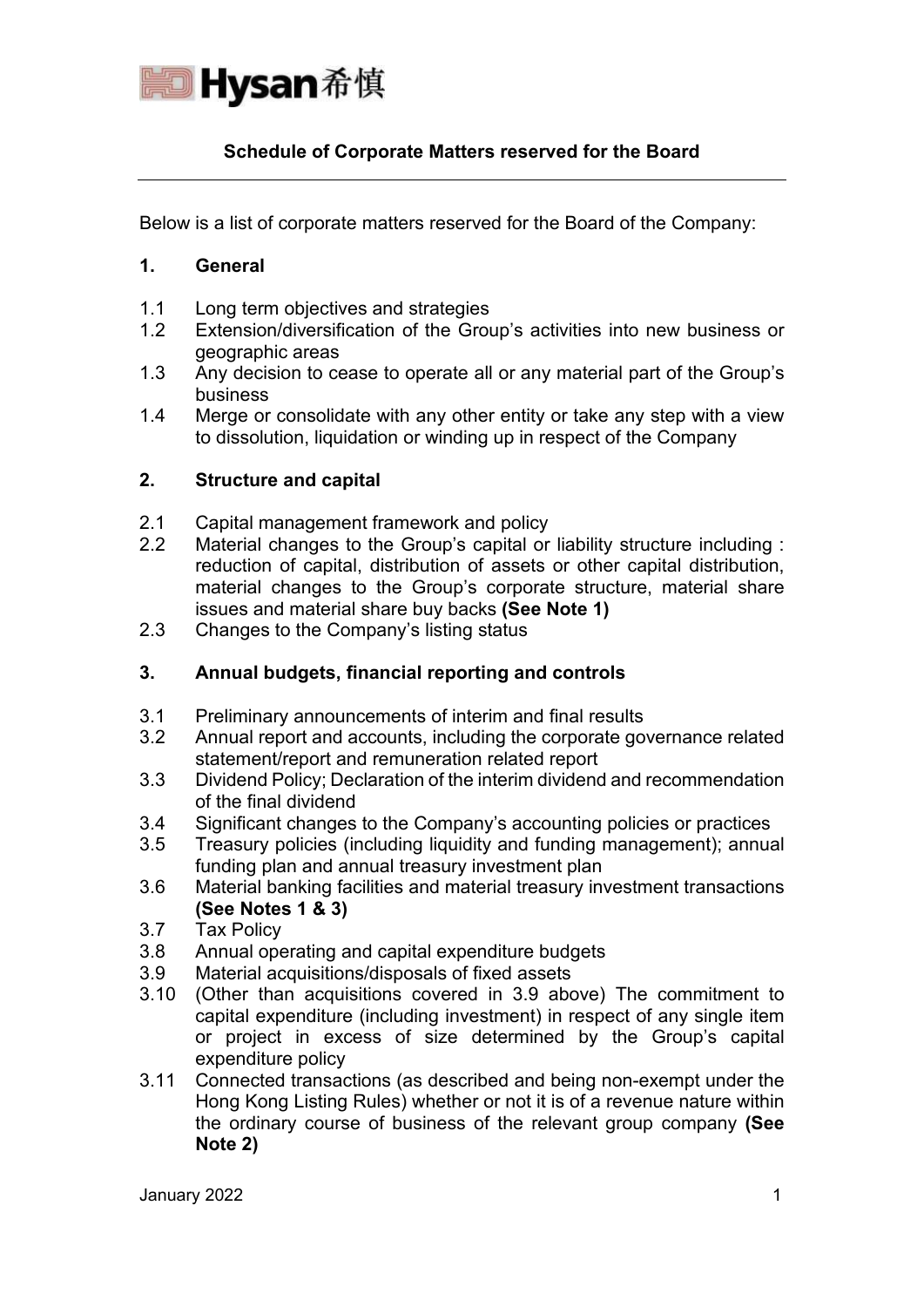

## **4. Risk management and internal control systems**

- 4.1 Ensuring maintenance of sound systems of risk management and internal control
- 4.2 Receiving reports on, and reviewing the effectiveness (at least annually) of, the Group's risk management and internal control systems to support its strategy and objectives
- 4.3 Undertaking regular assessment (at least annually) as to the Group's risk management and internal control processes and systems, including risks
- 4.4 Approving an appropriate statement for inclusion in the annual report

## **5. Communication**

- 5.1 Approval of resolutions and corresponding documentation to be put forward to shareholders at a general meeting
- 5.2 Approval of all circulars and listing particulars

### **6. Board membership and other appointments**

- 6.1 Changes to the structure, size and composition of the Board, following recommendations by the Nomination Committee
- 6.2 Appointments and re-appointments to the Board, following recommendations by the Nomination Committee
- 6.3 Selection of the Chairman of the Board and the Chief Executive Officer, and the division of responsibilities between them
- 6.4 Membership and Chairmanship of Board Committees
- 6.5 Appointment, re-appointment or removal of the external auditor to be put to shareholders for approval, following the recommendation of the Audit and Risk Management Committee
- 6.6 Appointment or removal of the Company Secretary

## **7. Remuneration**

- 7.1 Determining the remuneration policy for Chairman, Executive Directors and designated senior management, following recommendations by the Remuneration Committee
- 7.2 Determining the remuneration of the Non-Executive Directors, subject to the articles of association and shareholder approval as appropriate
- 7.3 The introduction of new share incentive plans or major changes to existing plans, to be put to shareholders for approval, following recommendations by the Remuneration Committee
- 7.4 Major changes to the rules of the Group's pension scheme, or changes of trustees or changes in the fund management arrangements
- 7.5 Key terms of new compensation and benefit plans (including separation programme), with a material financial, reputational or strategic impact **(See Note 4)**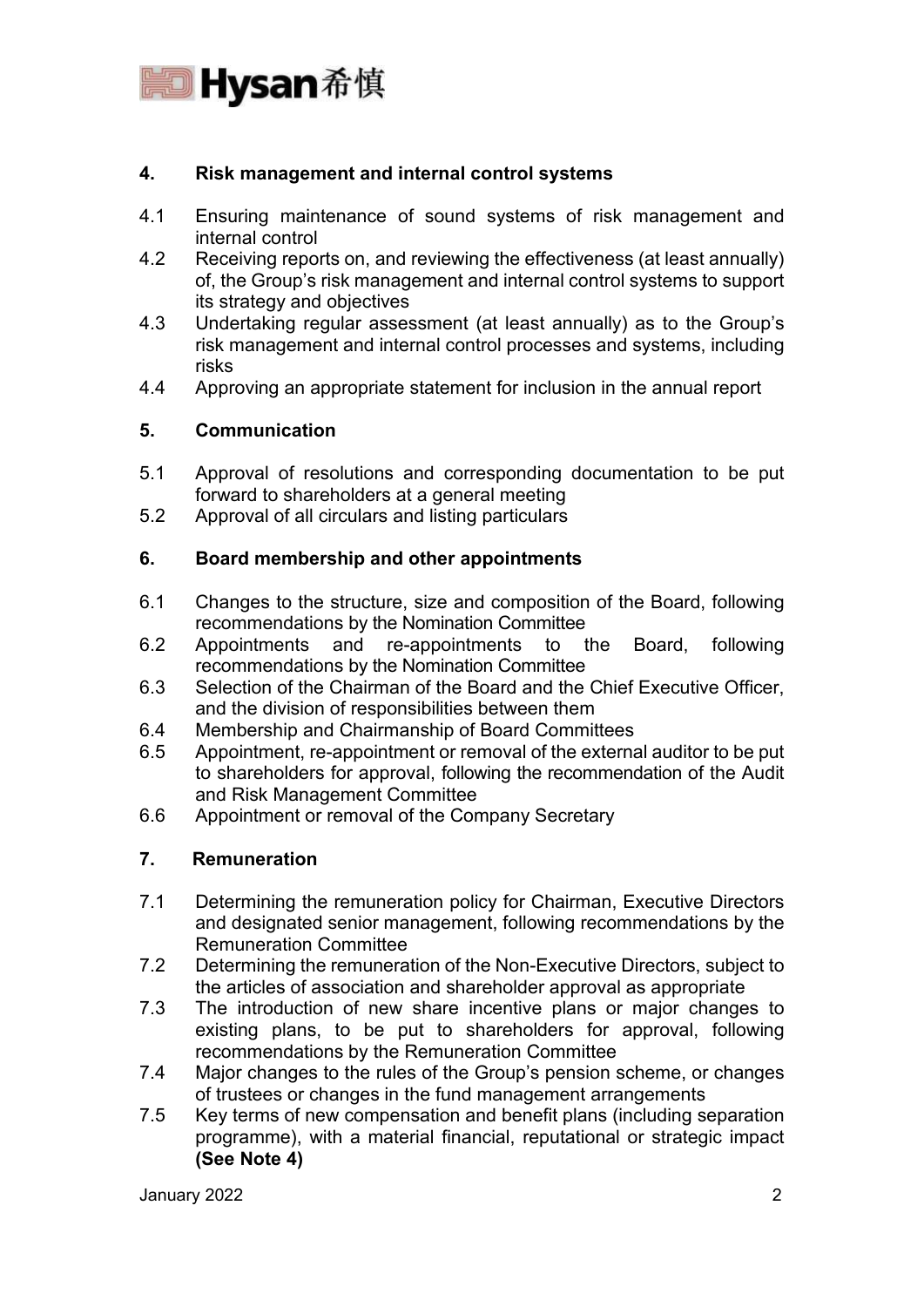

# **8. Delegation of Authority**

- 8.1 Approval of terms of reference and membership of Board Committees
- 8.2 Receiving reports from Board Committees on their activities

## **9. Corporate governance and Sustainability matters**

- 9.1 Determining the independence of Directors
- 9.2 Review of the Group's overall corporate governance arrangements including:
	- to develop and review policies and practices on corporate governance and sustainability, and make recommendation to the Board
	- to review and monitor training and continuous professional development of Directors and senior management
	- to review and monitor policies and practices on compliance with legal and regulatory requirements
	- to receive report from the Audit and Risk Management Committee, develop, review and monitor code of conduct applicable to employees and Directors
	- to review compliance with the applicable Listing Rules, Code on Corporate Governance, and disclosure in statutory reports
	- to evaluate the Board's and committees' performance and effectiveness
	- to approve material changes to policies and practices on corporate governance
- 9.3 Recommendation of changes to the Company's constitutional documents

## **10. Others**

- 10.1 Major prosecution, defence or settlement of litigation
- 10.2 Any decision likely to have a material impact on the Company or Group from any perspective, including, but not limited to, financial, operational, strategic or reputational
- 10.3 This Schedule of Matters reserved for the Board's decisions